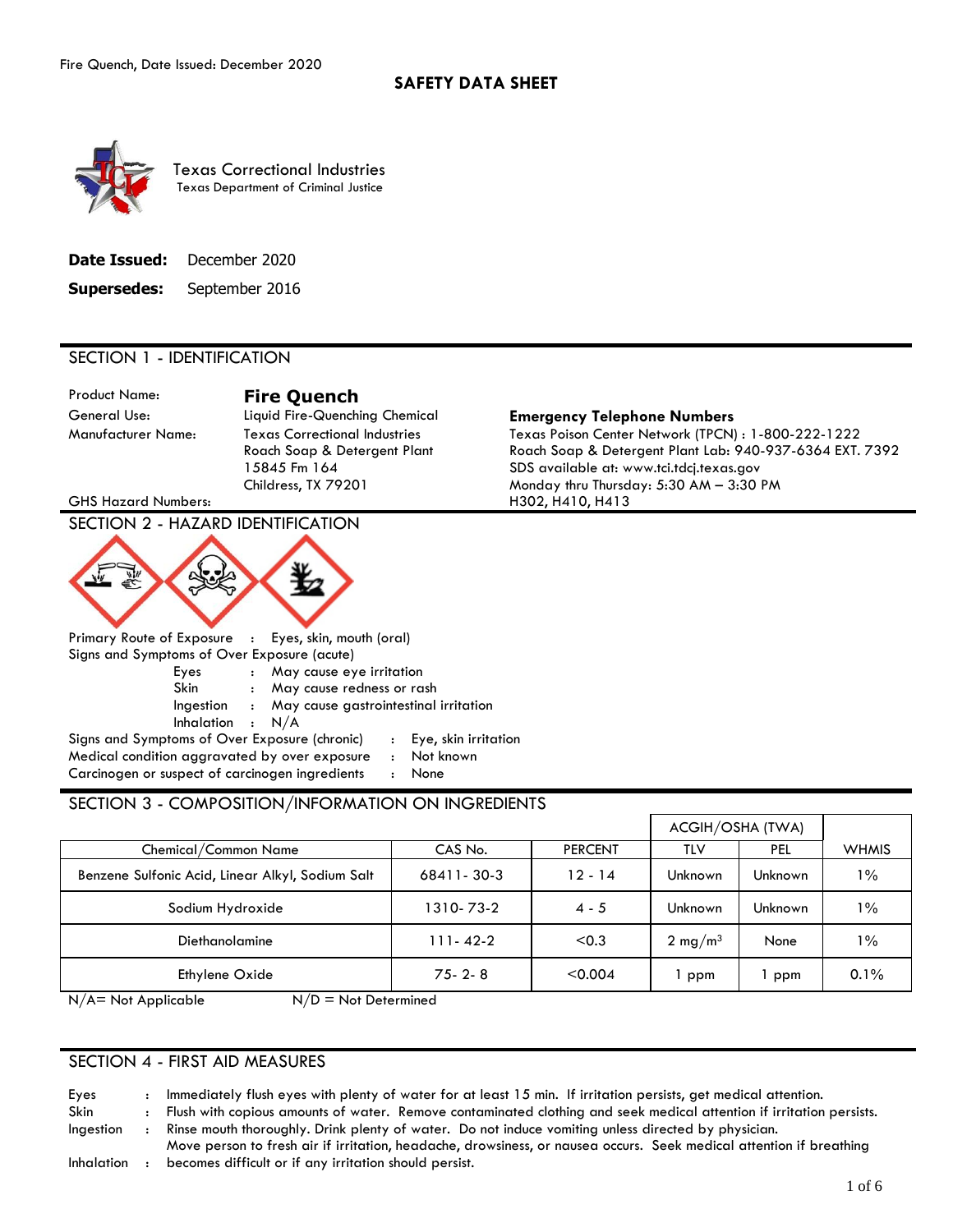#### SECTION 5 - FIRE FIGHTING MEASURES

| <b>Flammable Limit</b><br><b>Physical Hazard</b><br>Extinguishing Media<br>Fire Extinguishing Procedure | $\ddot{\phantom{a}}$ | $\cdot$ N/A<br>None<br>: Water, foam, dry chemicals, or carbon dioxide<br>Use of respiratory equipment is recommended in enclosed areas |
|---------------------------------------------------------------------------------------------------------|----------------------|-----------------------------------------------------------------------------------------------------------------------------------------|
| Fire and Explosive Hazard                                                                               |                      | None                                                                                                                                    |
|                                                                                                         |                      |                                                                                                                                         |

## SECTION 6 - ACCIDENTAL RELEASE MEASURES

 Steps to be taken if released or spilled : Adequately ventilate the area. Gather all material practical for salvage or disposal. Avoid the release of large quantities into water outfalls or water treatment facilities.

SECTION 7 - HANDLING AND STORAGE

Store in a cool dry area above 60°F. Protect this product from freezing. Keep out of the reach of children

#### SECTION 8 - EXPOSURE CONTROLS/PERSONAL PROTECTION

| <b>Respiratory Protection</b><br><b>Ventilation Requirement</b> | : This is not required with normal use.<br>: Local exhaust or air movement is good |
|-----------------------------------------------------------------|------------------------------------------------------------------------------------|
| <b>Protective Gloves</b><br>Eye Protection                      | : None<br>: None necessary                                                         |

#### SECTION 9 - PHYSICAL AND CHEMICAL PROPERTIES

| Vapor Pressure<br>Specific Gravity (water $= 1$ )<br>Solubility in Water<br>рH | : N/D<br>. 1.06<br>: Complete<br>$\pm 6.5 - 8.5$ |
|--------------------------------------------------------------------------------|--------------------------------------------------|
| <b>Boiling Point</b><br>Appearance and Odor                                    | : N/D<br>: Clear viscous light straw color       |

### SECTION 10 - STABILITY AND REACTIVITY

| <b>Hazardous Decomposition</b> | : Oxides of Carbon, Nitrogen, and Sulfur |
|--------------------------------|------------------------------------------|
| Stability                      | : Stable                                 |
| <i>Incompatibility</i>         | : None                                   |

NOTE: The C### notation refers to a principal component based on the amounts present in the product which may involve trade secret chemicals. In the event of an accident, notify the Poison Control Center for more information.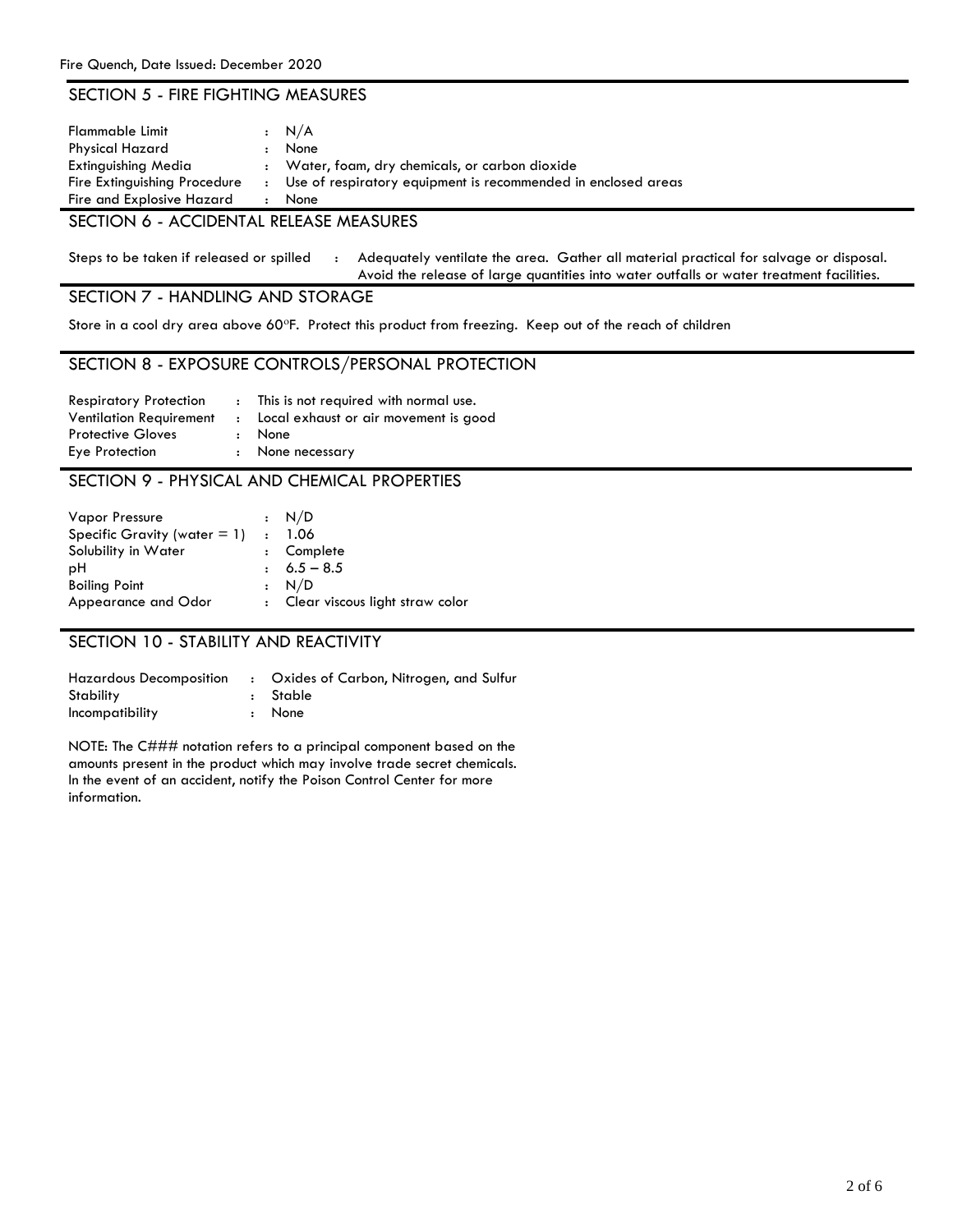# F<u>ire Quench, Date Issued: December 2020</u><br>SECTION 11 - TOXICOLOGICAL INFORMATION C500

| Information on likely routes of exposure: |  |  |  |  |  |
|-------------------------------------------|--|--|--|--|--|
|-------------------------------------------|--|--|--|--|--|

| <b>Product Information:</b>                                                                                                                                                                                                                      | Product does not present an acute toxicity<br>hazard based on known information.                                                                                                                                                                            |
|--------------------------------------------------------------------------------------------------------------------------------------------------------------------------------------------------------------------------------------------------|-------------------------------------------------------------------------------------------------------------------------------------------------------------------------------------------------------------------------------------------------------------|
| Inhalation:                                                                                                                                                                                                                                      | None under normal use conditions.                                                                                                                                                                                                                           |
| Eye Contact:                                                                                                                                                                                                                                     | Causes serious eye irritation.                                                                                                                                                                                                                              |
| <b>Skin Contact:</b>                                                                                                                                                                                                                             | May cause allergic skin reaction.                                                                                                                                                                                                                           |
| Ingestion:                                                                                                                                                                                                                                       | None under normal use conditions.                                                                                                                                                                                                                           |
| C062                                                                                                                                                                                                                                             |                                                                                                                                                                                                                                                             |
| Mutagenicity                                                                                                                                                                                                                                     | not mutagenic in AMES Test.                                                                                                                                                                                                                                 |
| CO12                                                                                                                                                                                                                                             |                                                                                                                                                                                                                                                             |
| Information on likely routes of exposure:<br>Product<br>Acute oral toxicity:<br>Acute inhalation toxicity:<br>Acute dermal toxicity:<br>Skin corrosion/irritation :<br>Serious eye damage/eye irritation:<br>Respiratory or skin sensitization : | Inhalation<br>Skin contact<br><b>Eye Contact</b><br>Ingestion<br>LD 50 $\text{Rat} > 5,000 \text{ mg/kg}$<br>no data available<br>LD 50 Rat: $> 2,000$ mg/kg<br>Result: Not irritating to skin<br>Mildly irritating to eyes<br>Result:<br>no data available |
| Components:<br>Acute oral toxicity:<br>Acute dermal toxicity:                                                                                                                                                                                    | COCO DIETHANOLAMIDE:<br>LD 50 Rat: 2,700 mg/kg<br>LD 50 Rabbit: $> 2$ g/kg                                                                                                                                                                                  |

#### SECTION 12 – ECOLOGICAL INFORMATION C500

Information on likely routes of exposure:

| <b>Product Information:</b> | Product does not present an acute toxicity<br>hazard based on known information. |
|-----------------------------|----------------------------------------------------------------------------------|
| Inhalation:                 | None under normal use conditions.                                                |
| Eye Contact:                | Causes serious eye irritation.                                                   |
| Skin Contact:               | May cause allergic skin reaction                                                 |
| Ingestion:                  | None under normal use conditions.                                                |
| C <sub>062</sub>            |                                                                                  |

Product: Sodium Xylene Sulfonate SXS Test Results

EC50 Algae:  $> 230$  mg/kg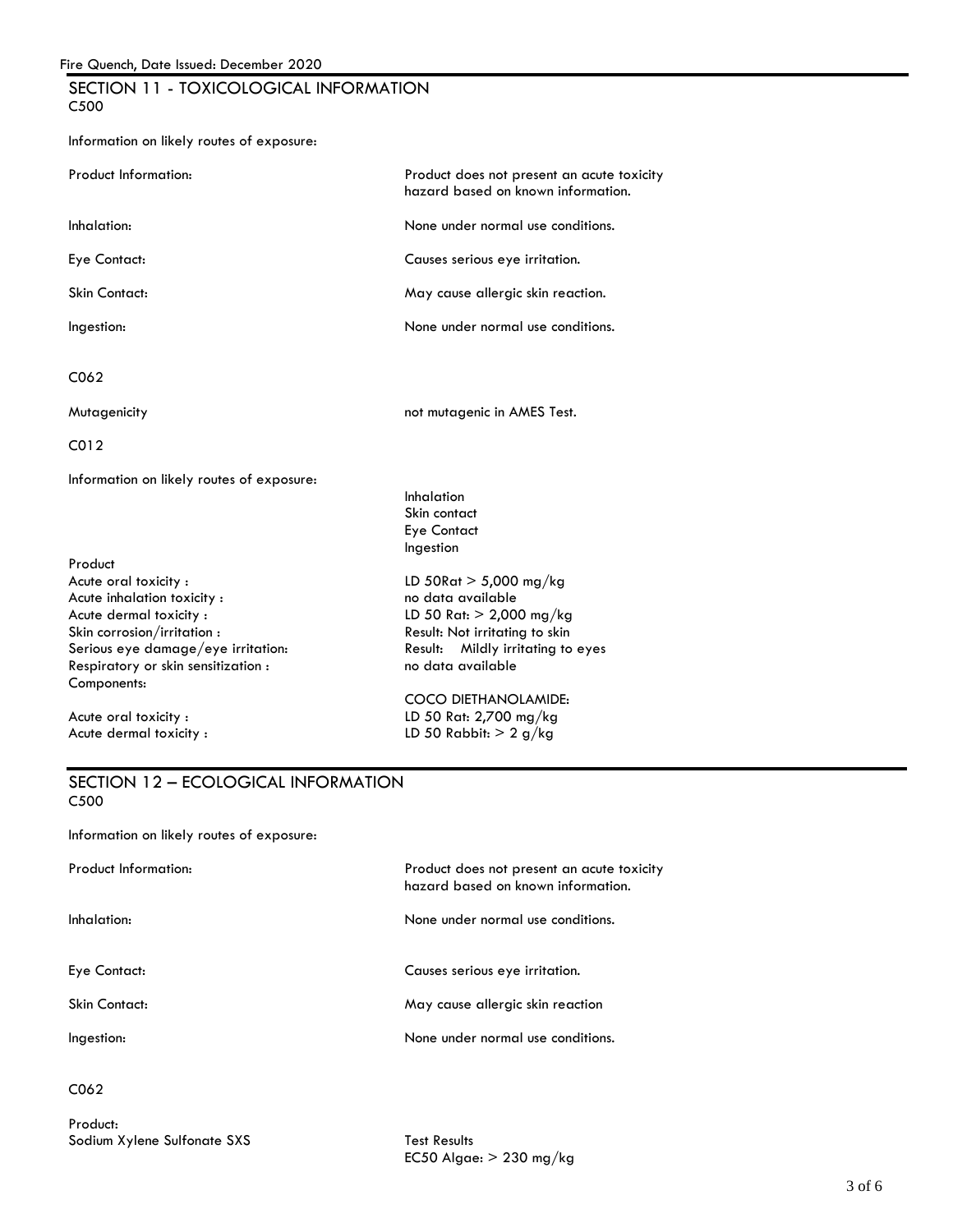Fire Quench, Date Issued: December 2020 E050 Daphnia: > 1000 mg/L

 Estimates for product may be based on additional component data not shown.

C012

Ecotoxicity Product:

Toxicity to daphnia and other

Components: COCO DIETHANOLAMIDE:

Toxicity to daphnia and other

Toxicity to algae :

Persistence and degradability

Components:

COCO DIETHANOLAMIDE: Biodegradability : The Readily biodegradable

Bioaccumulative potential Product: No data available

Mobility in soil

L050 Rainbow Trout:  $> 1000$  mg/L

Ecotoxicity **Example 20** Readily biodegradable.

`

Toxicity to fish : LC 50 (Danio rerio (zebra fish)):  $> 10$  mg/l Exposure time: 96 h Method: OECD Test Guideline 203 Based on a similar product formulation.

aquatic invertebrates: EC 50 (Water flea (Daphnia magna)): > 10 mg/l Exposure time: 48 h Method: OECD Test Guideline 202 Based on a similar product formulation.

 components and the ecotoxicology of similar Toxicity to bacteria : EC 50 (Pseudomonas putida): > 10 mg/l Exposure time: 24 h Information given is based on data on the products.

Toxicity to fish : LC 50 (Danio rerio (zebra fish)): 3.6 mg/l Exposure time: 96 h Test Method: semi-static test

aquatic invertebrates: EC 50 (Water flea (Daphnia pulex)): 2.15 mg/l Exposure time: 48 h Test Method: static test

> EC 50 (Desmodesmus subspicatus (green algae)): 2.2 mg/l Exposure time: 72 h

Product: No data available

Components: no data available

Product: No data available

Components: no data available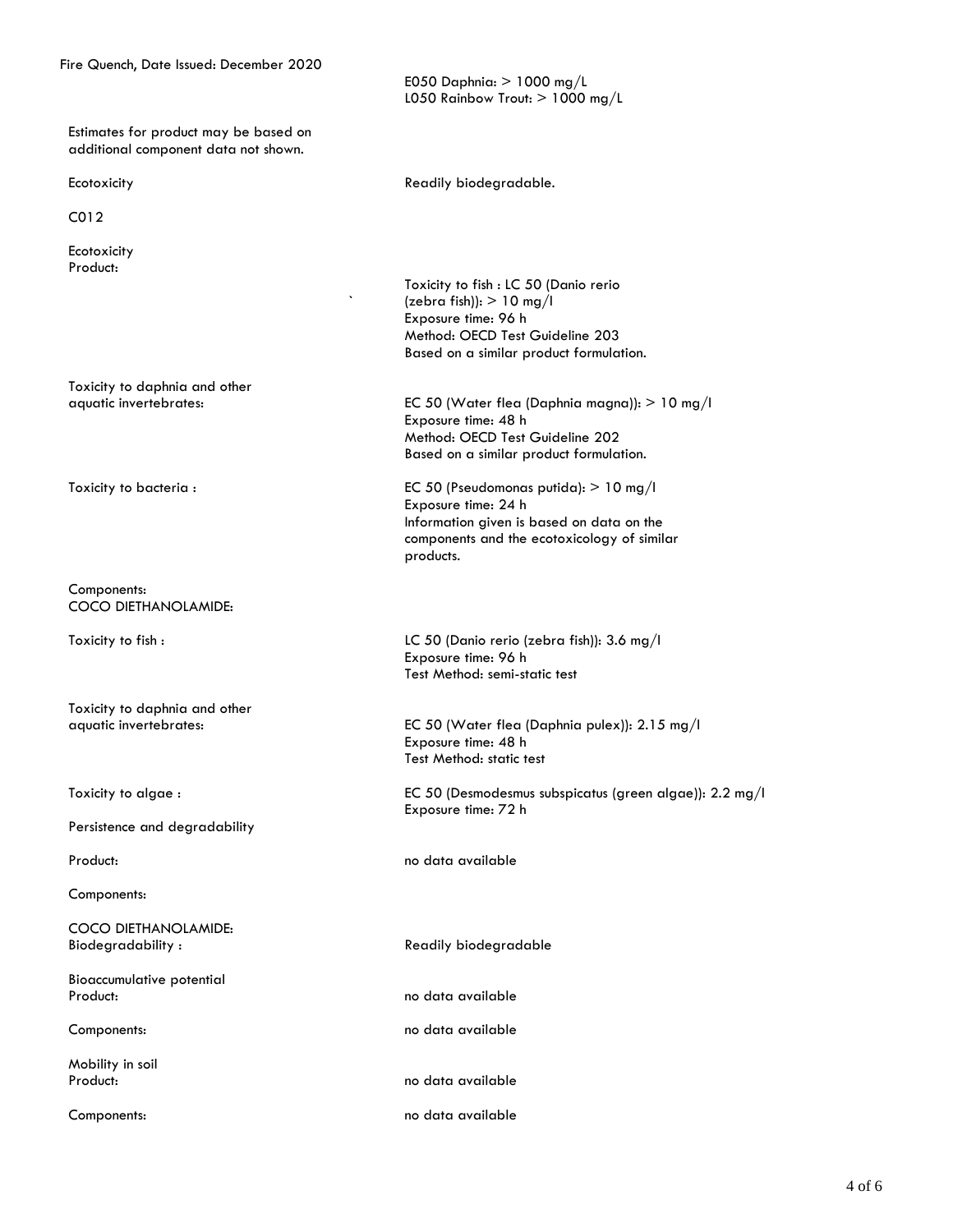| SECTION 13 - DISPOSAL CONSIDERATIONS<br>C <sub>5</sub> 00 |                                                                                                                                                                                                                                                                                                                                                                                                                                                                                                                                               |
|-----------------------------------------------------------|-----------------------------------------------------------------------------------------------------------------------------------------------------------------------------------------------------------------------------------------------------------------------------------------------------------------------------------------------------------------------------------------------------------------------------------------------------------------------------------------------------------------------------------------------|
| Waste Disposal Methods:                                   | This material, as supplied, is not a hazardous<br>waste according to Federal regulations<br>(40 CFR 261). This material could become a<br>hazardous waste if it is mixed with or otherwise<br>comes in contact with a hazardous waste, if<br>chemical additions are made to this material, or<br>if the material is processed or otherwise<br>altered. Consult 40 CFR 261 to determine whether<br>the altered material is a hazardous waste.<br>Consult the appropriate state, regional, or local<br>regulations for additional requirements. |
| <b>Contaminated Packaging:</b>                            | Do not re-use empty containers.                                                                                                                                                                                                                                                                                                                                                                                                                                                                                                               |
| US EPA Waste Number:                                      | U203                                                                                                                                                                                                                                                                                                                                                                                                                                                                                                                                          |
| C <sub>062</sub>                                          |                                                                                                                                                                                                                                                                                                                                                                                                                                                                                                                                               |
|                                                           | Dispose in accordance with all applicable<br>regulations. All wastes must be handled in<br>accordance with local, state and federal<br>regulations.                                                                                                                                                                                                                                                                                                                                                                                           |
| CO <sub>12</sub>                                          |                                                                                                                                                                                                                                                                                                                                                                                                                                                                                                                                               |
|                                                           | Waste Disposal Methods Dispose of contents/<br>container in accordance with local regulation.                                                                                                                                                                                                                                                                                                                                                                                                                                                 |

# SECTION 14 - TRANSPORTATION INFORMATION C500 DOT: Not regulated TDG: Not regulated MEX: Not regulated C062 Refer to bill of lading ox container label for DOT or other transportation hazard classification, if any. C012 U.S. DOT - ROAD: Not dangerous goods U.S. DOT - RAIL: Not dangerous goods U.S. DOT - INLAND WATERWAYS: Not dangerous goods Dangerous goods descriptions (if indicated above) may not reflect quantity, end-use or region-specific exceptions that can be applied.